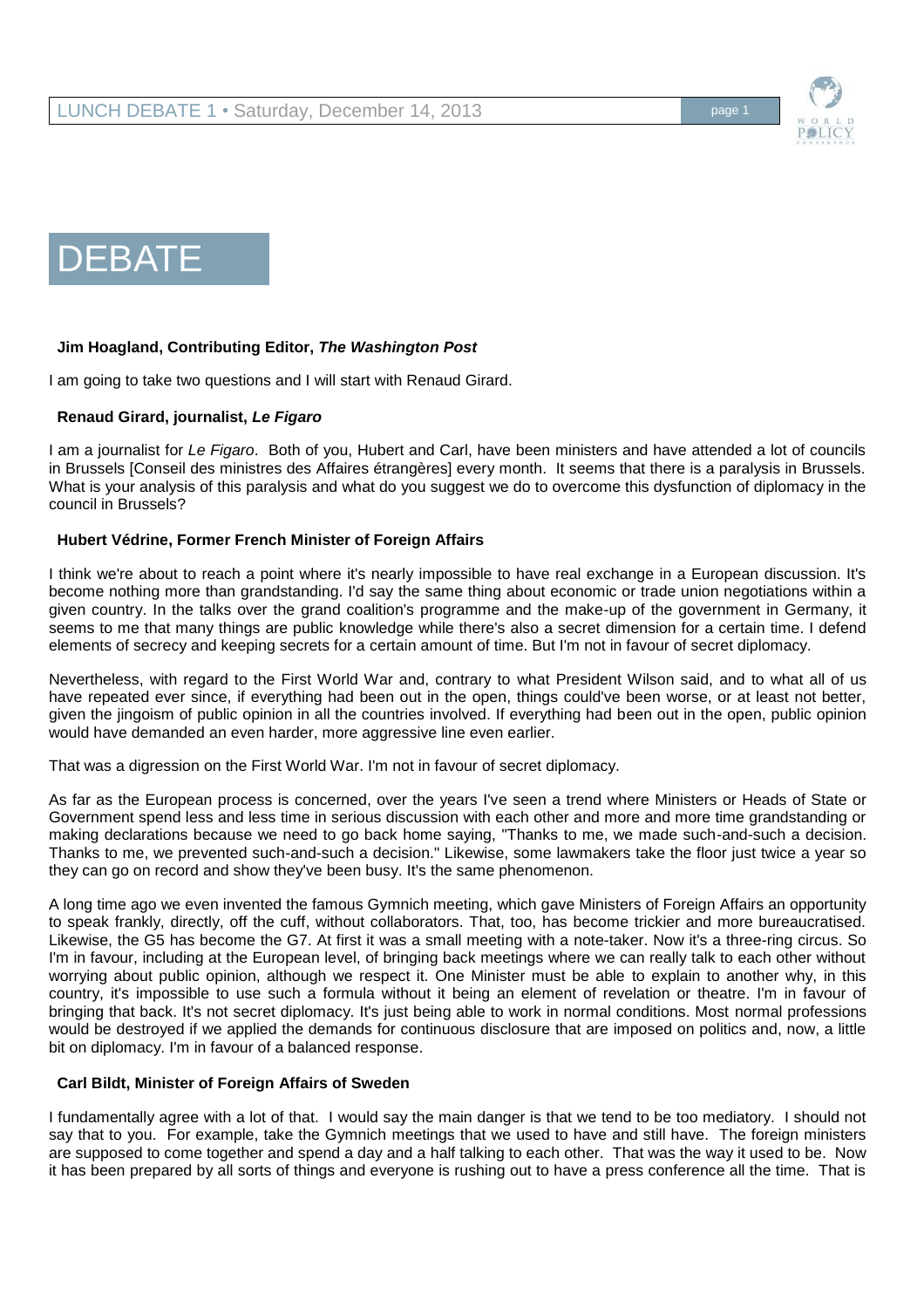

good for the media and I am all in favour of public diplomacy, as you have noted, but it decreases the room for informal dialogue, not necessarily secret, but I would say informal dialogue that is necessary in order to forge consensus.

There are 28 nations in Europe. We are all small nations. Not everyone recognises this, but everyone is a small nation de facto. We can only have an impact on global affairs and be a partner on the global stage if we work together. We are shaped by our geography, our history, our culture. We can only come together by more profound dialogue and I think it is essential to give that somewhat more time and space to happen.

We have the European heads of state coming together at the end of next week to discuss what we are going to do with the European Security and Defence Policy. There are lots of technical details about refuelling and so on, but one of the things that we have been driving is that we need a profound European strategic debate. If we do not get the strategic cultures and debates of the European countries more aligned with each other, which is going to take some time, then we are never going to sort out the technicalities about refuelling or what to do in the different conflicts or different crises.

I think more profound public discourse and more time and space for the leaders to discuss it informally would go a long way. After that, we can talk to the media.

## **Jim Hoagland, Contributing Editor,** *The Washington Post*

Hubert's discussion of the Iranian nuclear diplomacy reminds me that perhaps I should let you know that there are some indications that the Iranian foreign minister's mother is doing much better in the sense that in Washington last night, it was said by John Kerry and others that this is simply a break in the negotiations and they expect to resume the talks in a few days. That is not the view in Tehran, of course, but that is part of the problem, I guess.

#### **Steven Erlanger, London Bureau Chief,** *The New York Times*

Thank you, Jim. I have a specific question about Edward Snowden. I would like both of you to tell us whether you think Edward Snowden has done something good for the world and for diplomacy or something bad. Is he a hero or is he a traitor? Thank you.

#### **Carl Bildt, Minister of Foreign Affairs of Sweden**

I do not know. I do not know because I think so far, the media that have access to this material have not been publishing things that are truly damaging. I have an ongoing debate with the Swedish media about these issues at the moment concerning our activities because we conduct activities in Sweden, surprisingly enough.

I always give the example of what we did during the World War II. We tapped the cables going through Sweden, so we found the German diplomatic and military traffic and we were able to break the codes. We were one of the few who could do it. That was an extremely sensitive affair. We saw Barbarossa and everything else coming. We tried to keep the knowledge of that particular thing extremely secret, but one person who was on the margins of the operation made a chance remark to one person, who made a chance remark to another person, who happened to be a German intelligence agent and it broke. They stopped the traffic and we lost that source of information, which we had also supplied to the Allies.

Still, the technology that we used to break the codes was so sensitive that it took until the mid-1990s to even disclose the fact that we had done it. Of course, that shows that some of these things will have to be extremely sensitive. If they are disclosed, it does serious damage to the ability of our countries to safeguard our security.

Has Snowden done that? You need to know exactly what the Americans are capable of doing and you also need to know what happened with the material that has evidently been handed over to journalists, but not published, if that ends up in different hands. That is where I see the great risk of losing abilities.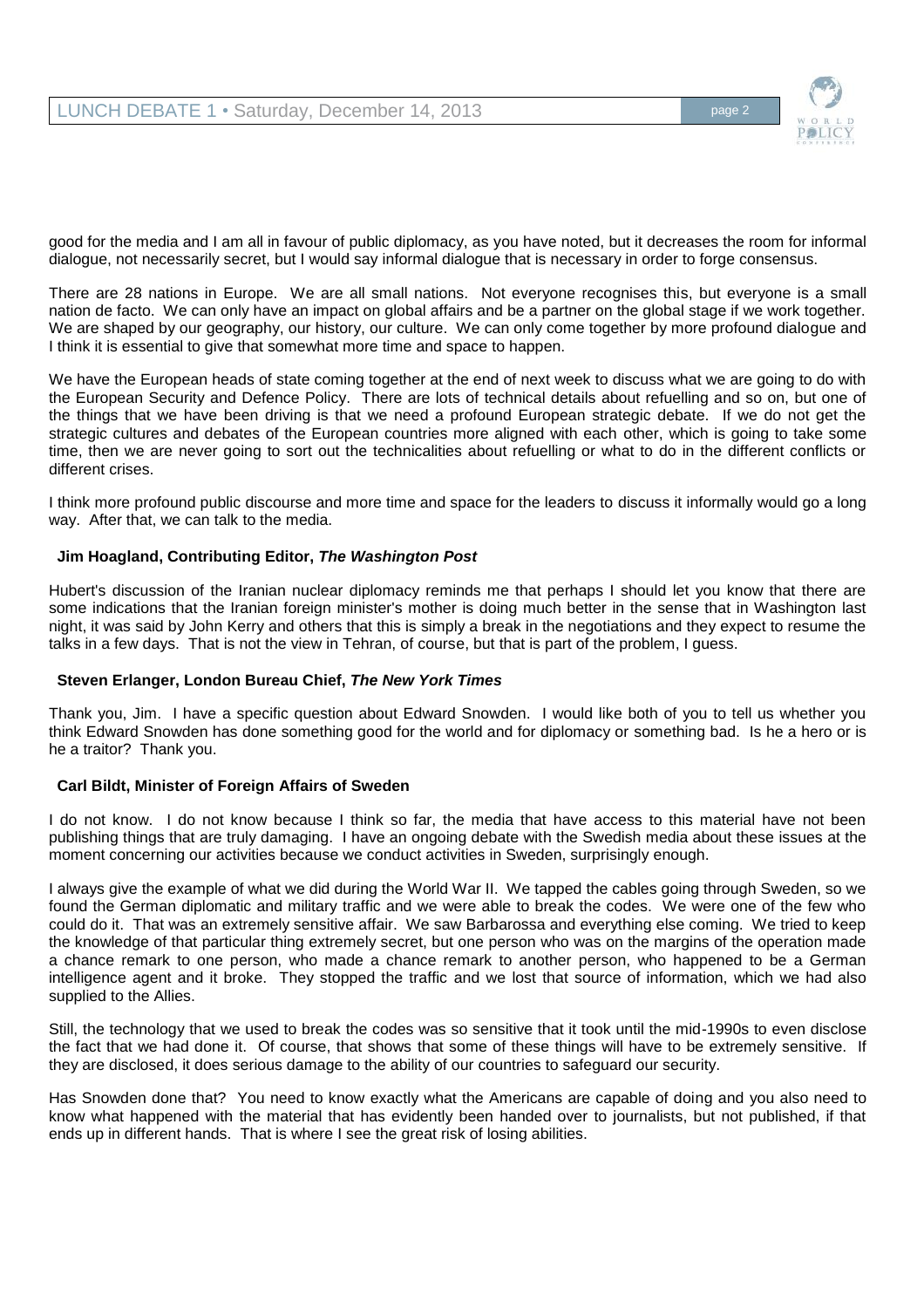

I think one lesson that we should all learn is that we should be more public about these sorts of things. As public officials, state officials, we should say, 'The state has an interest in safeguarding security. There are certain activities we need to undertake.' However, we should have laws governing them. We should have oversight bodies. We should have legitimacy anchored in our respective parliaments for what we do and there should be clear limits on what we do.

I think that is something that quite a number of countries have been sinning against and now we are learning that particular lesson.

# **A participant**

Has the amount of information that is available and the data we have - made decision making in diplomacy better? Is the processing of information a problem? Is there an improvement in what flows in and comes out?

My second question is around the war on terror paradigm. How much of this is something we will live with for some time? Is it an aspect of the failure of diplomacy or the failure of states? As you know, a very tense issue for the United States is the use of drones in this aspect of the war on terror. I wanted to hear your insights on why this is an aspect of diplomacy today.

## **Carl Bildt, Minister of Foreign Affairs of Sweden**

The first question is about whether the abundance of information makes policy making easier or not. I think the answer is both yes and no. Information is available so that we can feel the pulse of the world. We can access information openly as well as through these other means in a way we never could before. At the end of the day, it is about what reaches the policy maker at the top at the relevant time.

You need to get the right information to the right person at the right time. That has become more challenging. I think one of the problems for certain bureaucracies acquiring information is that they do not really do that. At the end of the day, to take the US example, the US president gets a president's brief every day, which is the result of all of the US intelligence agencies. I would guess that *The Washington Post* editorial page has a more significant input into his decision making because they digest the information faster than others.

With all the information, we put a premium on digesting it and sorting out what is relevant. The bigger bureaucracies are at a disadvantage versus the more agile ones.

The second question was about the war on terror. No, it is not a diplomatic thing because diplomacy is essentially about state-to-state relationships. That is about security, counter-terrorism and counter-terrorism cooperation. That is a question of building states that are stable. Americans call this nation building so that the states can handle the challenge of terrorism, but that is a slightly different question.

## **Hubert Védrine, Former French Minister of Foreign Affairs**

As far as shorter and shorter reaction time is concerned, I think it's destroying public decision-making. That's why I think it's necessary to manage a reaction while at the same time keeping the ability to think, reflect and have a strategy. The reaction to which most modern politicians or ministers' spokespersons are forced to submit themselves should be to say, "We're thinking", in order to gain time for reflection. That sounds like a joke but I think it's very dangerous. A few great statesmen or diplomats manage to resist.

As far as terrorism is concerned, it was more of an issue a few years ago. I think the phrase "war on terrorism" has always been gibberish. We're not waging a war on a technique. We're waging a war on an enemy, on something dangerous. We can wage a war to keep terrorists from achieving a specific goal. Considering the war against terrorism the centre of international activity was stupid, in my opinion. It obviously cannot translate into a foreign policy. The real objectives remain. There are too many decision-makers in the world interfering with the thought process. On the other